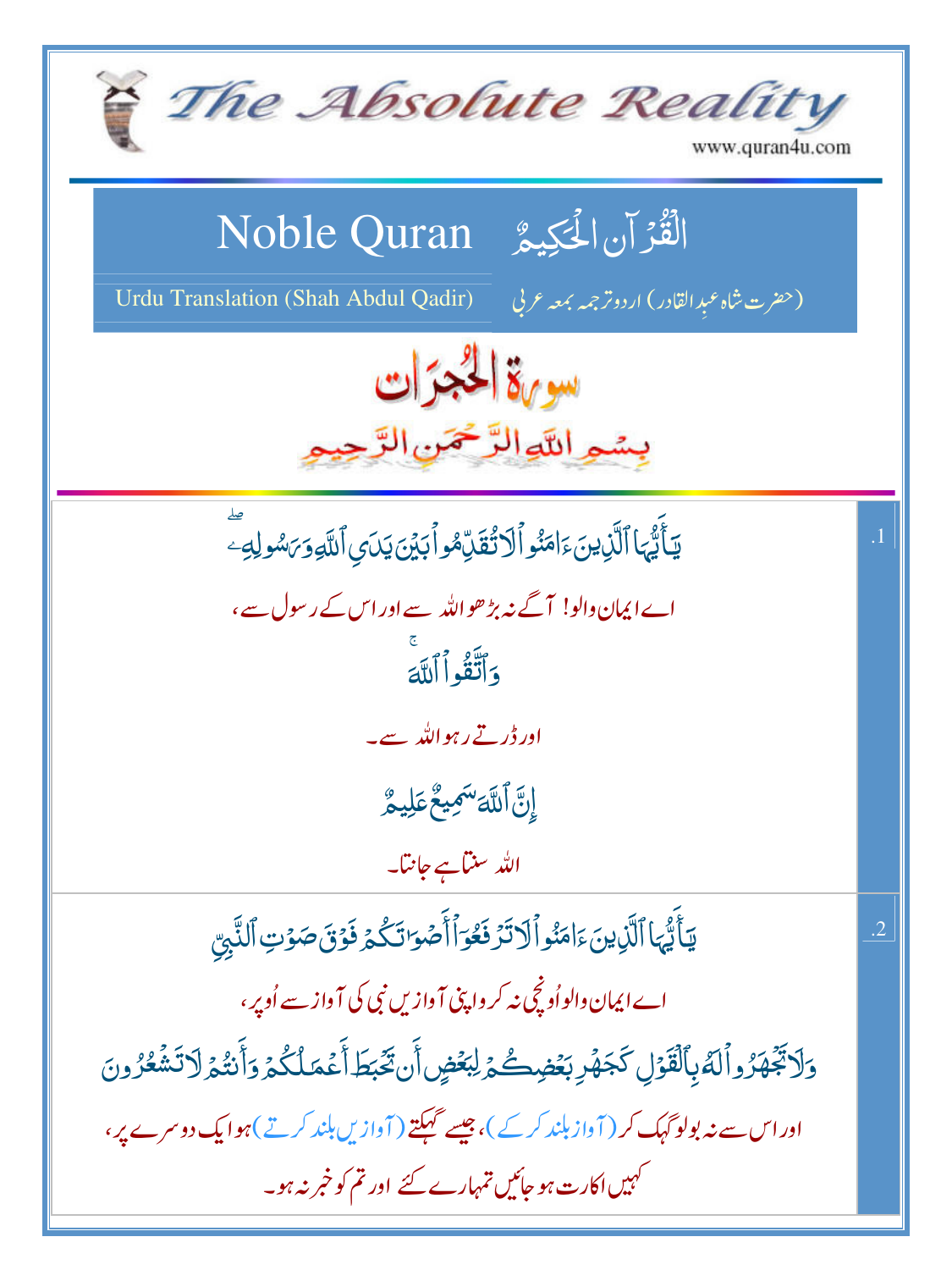| إِنَّ ٱلَّذِينَ يَغُضُّونَ أَصۡوَا مَّكۡمَ عِندَىَ سُولِ ٱللَّهِ أُوۡلَٰٓئِكَ ٱلَّذِينَ ٱمۡتَحَنَ ٱللَّهُ قُلُوبَهُمۡ لِلتَّقۡوَىٰ | .3        |
|------------------------------------------------------------------------------------------------------------------------------------|-----------|
| جولوگ د بی آواز بولتے ہیں رسول اللہ کے پاس،وہی ہیں جنکے دل جانچے ہیں اللہ نے ادب کے واسطے۔                                         |           |
| ۿ <i>۠ۮ</i> ۄڡۜٞۼۘۘڣۯۏۜ۠ٞۏٲۚۼڒ۠؏ؘڟٟۑۄ۠                                                                                             |           |
| ان کو معافی ہے اور نیگ(اجر) بڑا۔                                                                                                   |           |
| إِنَّ ٱلَّذِينَ يُنَادُونَكَ مِن وَىَ آءِ ٱلْحُجْرَاتِ أَكْثَرُهُمۡ لَا يَعۡقِلُونَ                                                | $\cdot^4$ |
| جولوگ پکار تے ہیں تجھ کو دیوار کے باہر سے،وہ اکثر عقل نہیں رکھتے،                                                                  |           |
| وَلَوۡ أَنَّهُمۡ صَبَرُواۡ حَتَّىٰ تَّخۡرُجَۚ إِلَيۡہِمۡ لَّكَانَ خَبۡرَ ۚ الْمُّمۡرِ                                              | .5        |
| اور اگر وہ صبر کرتے،جب تک تونکلتاان کی طرف لقوان کو بہتر تھا۔                                                                      |           |
| <b>وَٱللَّهُ غَفُوسٌ تَآجِيعٌ</b>                                                                                                  |           |
| اور الله بخشاہے مہربان۔                                                                                                            |           |
| يٓ أَيُّهَا ٱلَّذِينَ ءَامَنُوٓ أَإِن جَآءَ كُمۡ فَاسِنُّ بِنَبَإٍ فَتَبَيِّنُوٓ أَ                                                | .6        |
| اے ایمان دالو! اگر آئے تم پاس ایک گنہگار خمر لے کر تو تحقیق کر و،                                                                  |           |
| أَن تُصِيبُو ٱقَوۡمَٰۤائِِجَهَلَةٍفَتُمۡسِحُواۡعَلَىٰمَافَعَلۡتُمۡ تَلِمِينَ                                                       |           |
| <sup>کہ</sup> ہیں جانہ پڑ و <sup>کس</sup> ی قوم پر نادانی سے، پھر کل کولگواپنے کئے پر <u>پچ</u> ھتانے۔                             |           |
| وَٱعۡلَمُوَٱأَنَّ فِيكُمۡ رَسُولَ ٱللَّهِ                                                                                          | .7        |
| اور جان لو، کہ تم میں رسول ہے اللہ کا۔                                                                                             |           |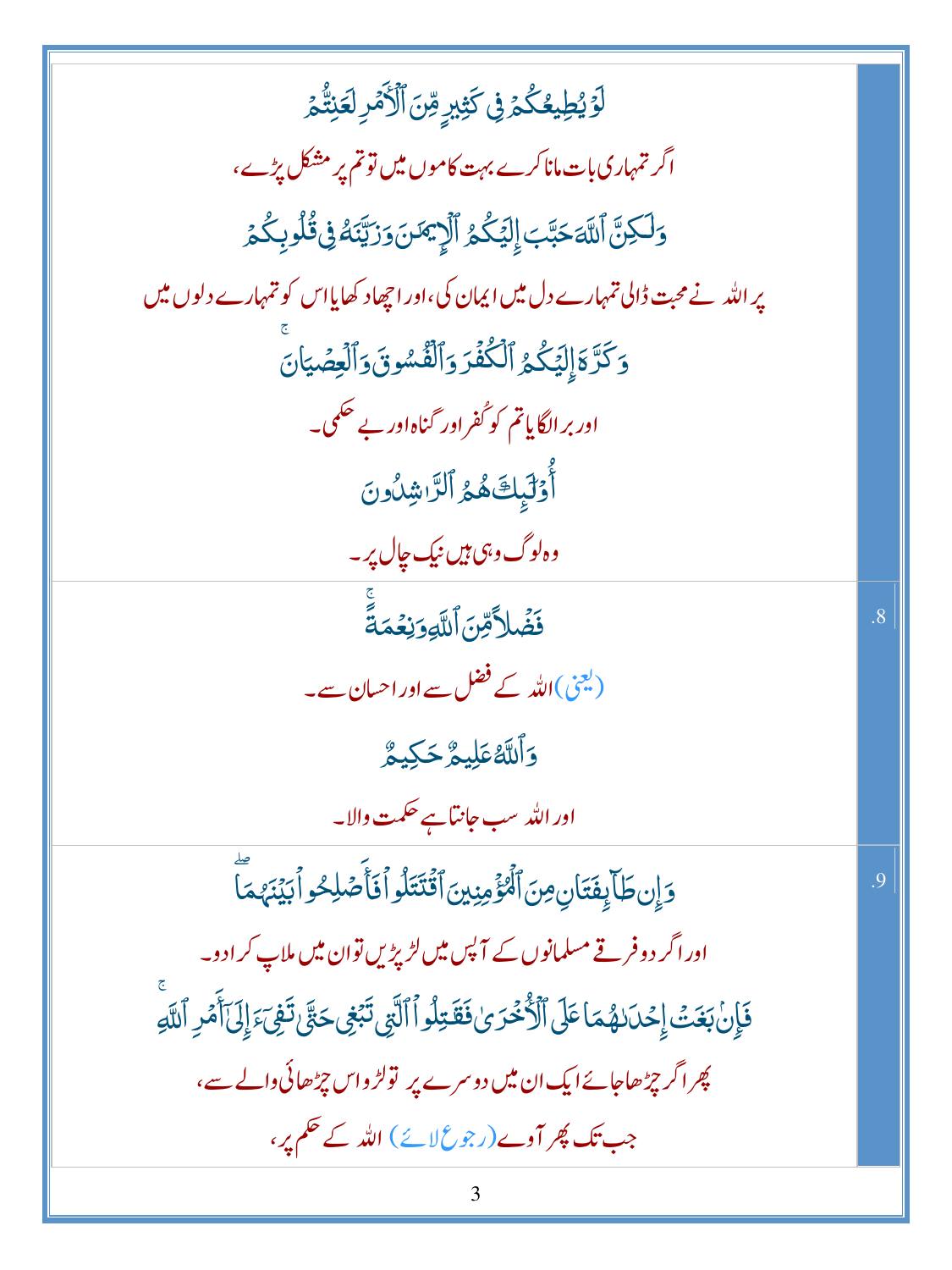| .10 |
|-----|
|     |
|     |
|     |
| .11 |
|     |
|     |
|     |
|     |
|     |
|     |
|     |
|     |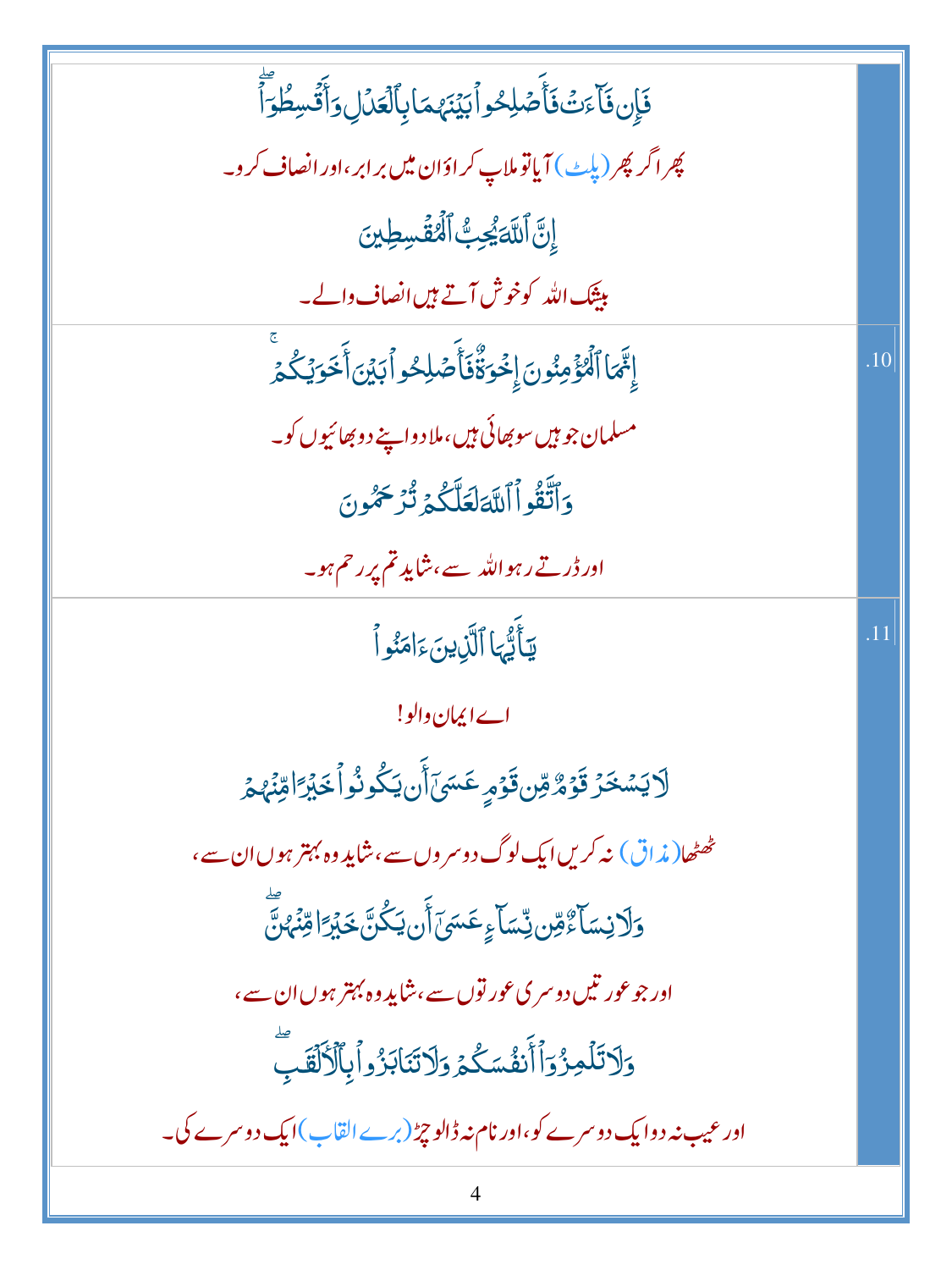بِئۡسَ ٱلِٱسۡمُ ٱلۡفُسُونُ بَعۡلَ ٱلۡإِيۡسَ بُرانام ہے گنہگاری پیچھے ایمان کے۔ وَمَن لَّمَ يَتُّبُ فَأُوۡلَٰٓبِكَ هُمُ ٱلظَّلِمُونَ اور جو کوئی توبہ نہ کرے تووہی ہے بے انصاف۔ يَأَيُّهَا ٱلَّذِينَءَامَنُواْ .12 اے ایمان والو! ٱجۡتَنِبُواۡ كَثِيرِ ۗ اقِنَ ٱلظَّنِّ إِنَّ بَعۡضَ ٱلظَّنِّ إِثۡمَّ بچتے رہو بہت تہمتیں کرنے سے۔مقرر بعض تہمت گناہ ہے، وَلَاتَجَسَّسُواْوَلَايَغْتَبِ تَعَضُّكُمِ بَعْضًا اور بھید نہ ٹٹولو<sup>کس</sup>ی کا،اور بد نہ کہو پی<sub>ٹھ</sub> پیچھے ایک دوسرے کو۔ أَيُّحِبُّ أَحَلُكُمۡ أَن يَأۡكُلۡ لَخَمَ أَخِيهِ مَيۡتًا بھلاخوش لگتاہے تم میں کسی کو، کہ کھائے گوشت اپنے بھائی کاجو مُر دہ ہو۔ فَكَرِهۡتُمُوءُ سوگھن آئے تم کواس سے۔ وَأَتَّقُواْ أَلَلَّهَ ادر ڈر تے رہواللہ سے۔ 5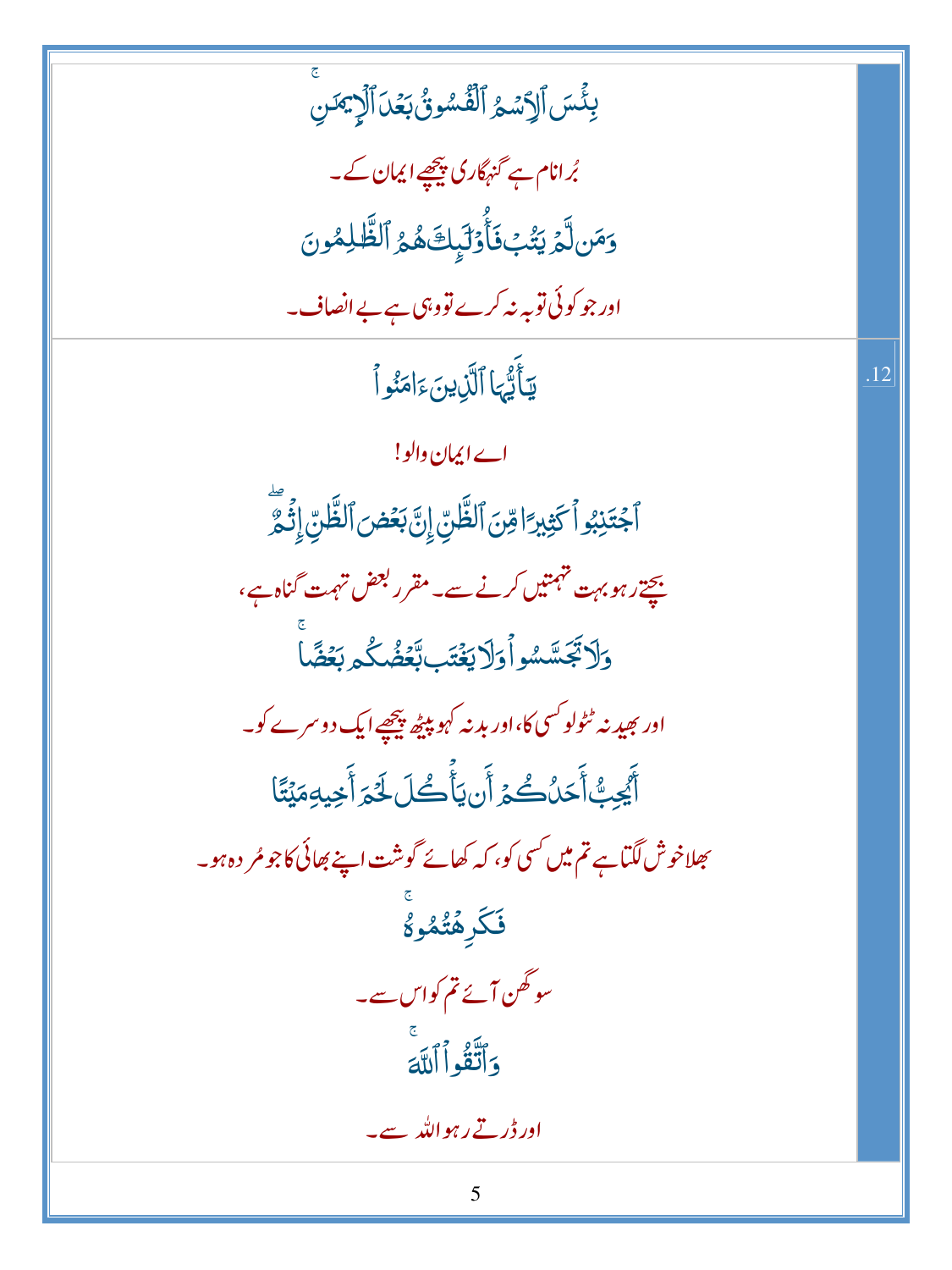$$
\frac{1}{2} \int_{\frac{\pi}{2}}^{\frac{\pi}{2}} \frac{1}{2} \int_{\frac{\pi}{2}}^{\frac{\pi}{2}} \frac{1}{2} \int_{\frac{\pi}{2}}^{\frac{\pi}{2}} \frac{1}{2} \int_{\frac{\pi}{2}}^{\frac{\pi}{2}} \frac{1}{2} \int_{\frac{\pi}{2}}^{\frac{\pi}{2}} \frac{1}{2} \int_{\frac{\pi}{2}}^{\frac{\pi}{2}} \frac{1}{2} \int_{\frac{\pi}{2}}^{\frac{\pi}{2}} \frac{1}{2} \int_{\frac{\pi}{2}}^{\frac{\pi}{2}} \frac{1}{2} \int_{\frac{\pi}{2}}^{\frac{\pi}{2}} \frac{1}{2} \int_{\frac{\pi}{2}}^{\frac{\pi}{2}} \frac{1}{2} \int_{\frac{\pi}{2}}^{\frac{\pi}{2}} \frac{1}{2} \int_{\frac{\pi}{2}}^{\frac{\pi}{2}} \frac{1}{2} \int_{\frac{\pi}{2}}^{\frac{\pi}{2}} \frac{1}{2} \int_{\frac{\pi}{2}}^{\frac{\pi}{2}} \frac{1}{2} \int_{\frac{\pi}{2}}^{\frac{\pi}{2}} \frac{1}{2} \int_{\frac{\pi}{2}}^{\frac{\pi}{2}} \frac{1}{2} \int_{\frac{\pi}{2}}^{\frac{\pi}{2}} \frac{1}{2} \int_{\frac{\pi}{2}}^{\frac{\pi}{2}} \frac{1}{2} \int_{\frac{\pi}{2}}^{\frac{\pi}{2}} \frac{1}{2} \int_{\frac{\pi}{2}}^{\frac{\pi}{2}} \frac{1}{2} \int_{\frac{\pi}{2}}^{\frac{\pi}{2}} \frac{1}{2} \int_{\frac{\pi}{2}}^{\frac{\pi}{2}} \frac{1}{2} \int_{\frac{\pi}{2}}^{\frac{\pi}{2}} \frac{1}{2} \int_{\frac{\pi}{2}}^{\frac{\pi}{2}} \frac{1}{2} \int_{\frac{\pi}{2}}^{\frac{\pi}{2}} \frac{1}{2} \int_{\frac{\pi}{2}}^{\frac{\pi}{2}} \frac{1}{2} \int_{\frac{\pi}{2}}^{\frac{\pi}{2}} \frac{1}{2} \int_{\frac{\pi}{2}}^{\frac{\pi}{2}} \frac{1}{2} \int_{\frac{\pi}{2}}^{\frac{\pi}{2}} \frac{1}{2} \int_{\frac{\pi}{2}}^{\frac{\pi}{2}} \frac{1}{2} \int
$$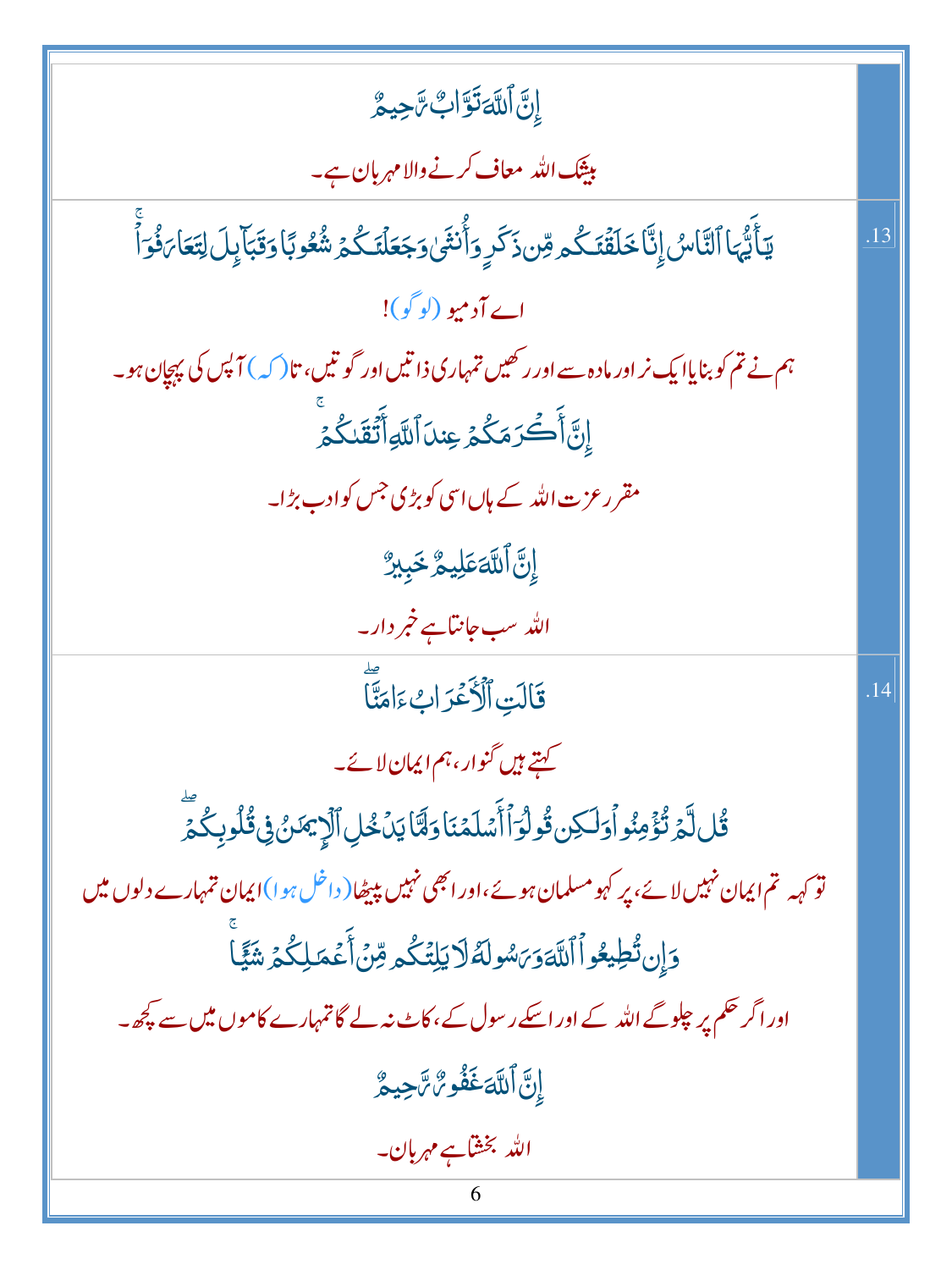| إِنَّمَا ٱلْمُؤْمِنُونَ ٱلََّذِينَ ءَامَنُو أَبِٱللَّهِ وَىَسُولِهِ ۖ             | .15 |
|-----------------------------------------------------------------------------------|-----|
| ایمان دالے وہ ہیں جو یقین لائے اللہ پر اور اس کے رسول پر ،                        |     |
| ثُمَّ لَمۡ يَرۡتَابُواۡوَجَهَلُواۡبِأَمۡوَٰٓطِهِمۡوَأَنفُسِهِمۡ فِىسَبِيلِٱللَّهِ |     |
| پھر شبہ نہ لائے اور لڑ ائی کی اللہ کی راہ میں،اپنے مال اور جان سے۔                |     |
| أُوۡلَٰٓبِكَ هُمُ ٱلصَّلِوُّونَ                                                   |     |
| وہ جو <del>ہ</del> یں وہی ہیں <del>ہی</del> ے۔                                    |     |
| <b>قُلُ أَتُعَلِّمُونَ ٱللَّهَ</b> بِلِالِنِصُّمَ                                 | .16 |
| نو <sub>کهه</sub> ، کیاجتاتے ہواللہ کواپ <mark>نی دینداری؟</mark>                 |     |
| وَٱللَّهُ يَعۡلَمُ مَاٰ فِى ٱلسَّمَوَاتِ وَمَاٰ فِى ٱلۡأَرۡمَضِ                   |     |
| اور اللہ کو خبر ہے جو پچھ ہے آس <mark>انوں میں اور زمین میں۔</mark>               |     |
| <b>ۯ</b> ٲڵڶۜڟڹؚڰؙڵؚۺ۬ <i>ؽ۫</i> ۦؚٟڡؘڶؚۑػ۠                                       |     |
| اوراللہ ہر چیز جانتاہے۔                                                           |     |
| <u>ڲ</u> ؇۠ٞۏڹؘڡؘڶؽڶڰٲٛڹ۩ؘؖۺڶۿۅٲؖ                                                 | .17 |
| ۔<br>تجھ پر احسان رکھتے ہیں کہ مسلمان ہوئے۔                                       |     |
| ڟؙ <sup>ۣ</sup> ڵٞۯ <sup>ؾ</sup> ۿڹۨ۠ۏٱٵؘ <i>ؾٙ</i> ٳۣۺڶڡؘڬ۠ڡؖ                    |     |
| .<br>نو <sub>کهه</sub> ه، مجھ پراحسان نه رکھوا پنی مسلمانی کا۔                    |     |
| 7                                                                                 |     |